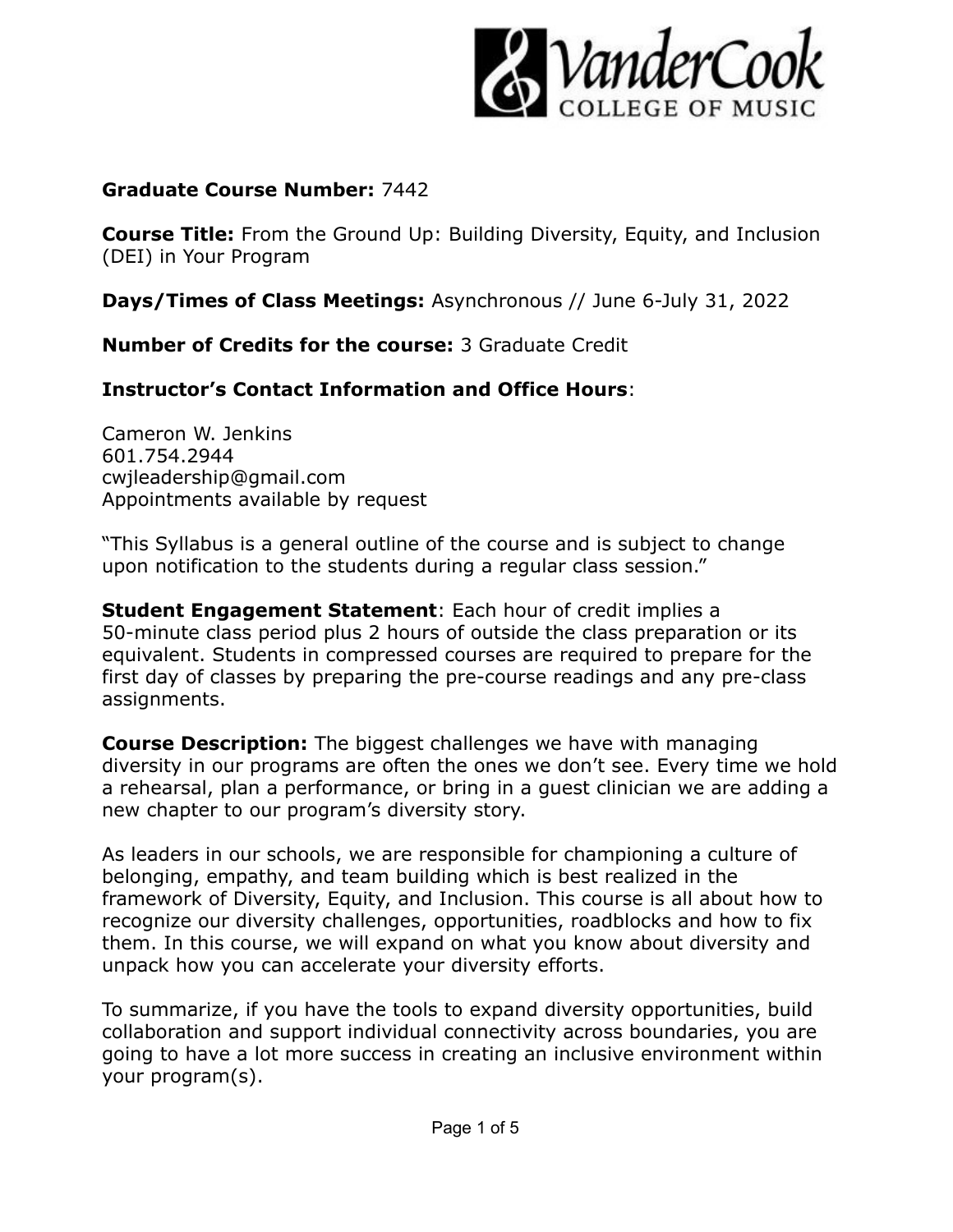

# **Course Learning Schedule**

Course Calendar or Schedule: Sessions are asynchronous and are organized by weekly video recordings, discussions, and topics.

## **June 6-July 31, 2022**

## **Week 1**

DEI – "What Does it Really Mean?"

## **Week 2**

DEI – Start, Stop, Sustain

#### **Week 3**

DEI – Relationships Over Results

#### **Week 4**

Inclusivity and Representation through Leadership

#### **Week 5**

Quality & Diverse Repertoire

## **Week 6**

Reflecting The Community

## **Week 7**

DEI – Celebrations

## **Week 8**

Final Project "Build a DEI Legacy: A Program Diversity Improvement Plan"

Students will be able to identify the areas of opportunity in their program to build sustainable action steps to move closer toward diversity.

Students will be able to identify the diversity roadblocks and blindspots in their music program and create a plan to accelerate more diversity efforts in multiple aspects of their music program.

Students will examine the current philosophies and trends in music education regarding diversity, equity, and inclusion.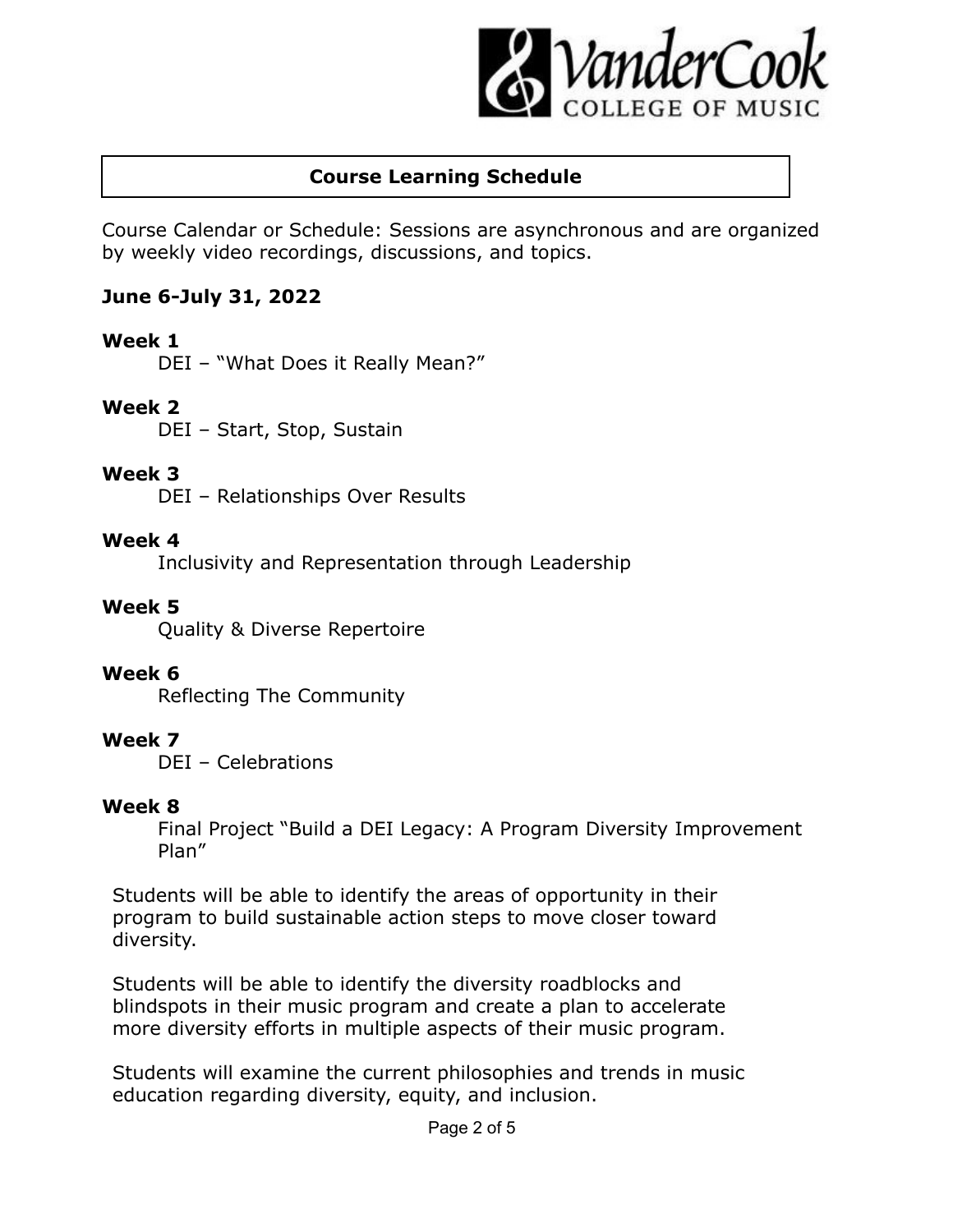

Furthermore, students will suggest new considerations and action steps for diversity, equity, and inclusion in a music education program.

**Project:** "Learn their Story" Diversity, Equity, and Inclusion Interview with a Peer, a Mentor, or a Role Model in Music Education.

**Project:** Final Project proposal.

**Final Project**: "Build a DEI Legacy: Program Diversity Improvement" Plan based on the results of the Candidates assessment of the current music program. Create action items to improve diversity for students in your music program or a music program in your community.

#### **Course Requirements and Assessment:**

Regular participation in posted online forums and classroom discussions.

Reading, observing, and understanding of posted material.

**Three major projects:** "Learn their Story" Interview, Final Project Proposal, and Program Diversity Improvement Proposal.

## **Grading Breakdown:**

Online Forum and Classroom Discussion: 50% "Learn their Story" Interview: 15% Final Project Proposal: 15% Program Diversity Improvement Proposal: 20%

**Instructional Materials:** No Required Textbook

**Attendance Policy:** Students are expected to participate in weekly online discussions at their convenience.

# **Candidate Conduct**

"An important part of VanderCook's Conceptual Framework and Candidate Dispositions and Outcomes is the focus on professionalism and character. Specific descriptors include participation as well as attendance, flexibility in the face of changing circumstances and institutional needs, the commitment to continual personal development, self-reflection and growth, respect for the academic community and the individuals and resources of that community, and behavior, speech and dress that is appropriate and respectful in the educational environment. Failure to observe standards of professional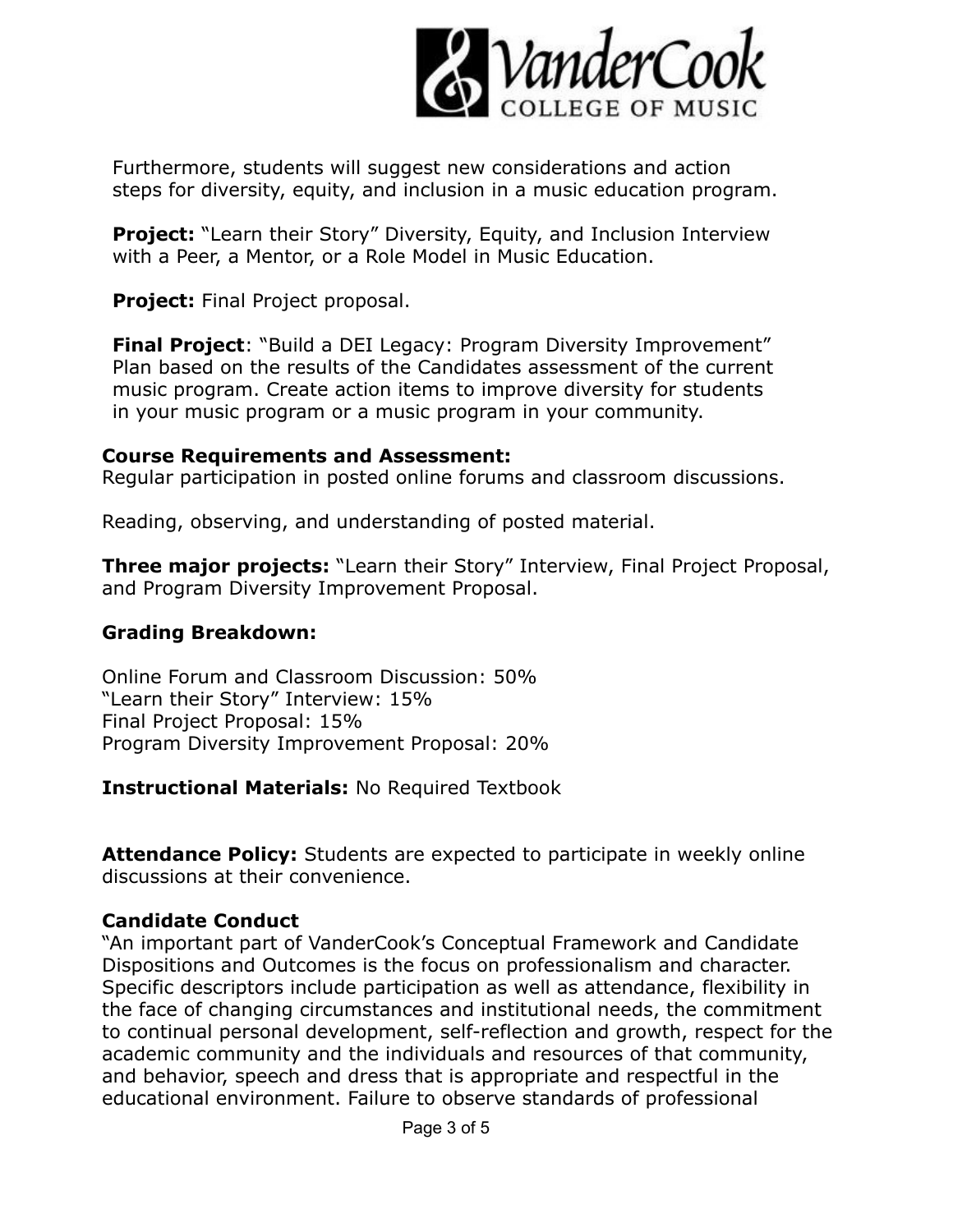

behavior may result in referral to the Standards Committee and/or the appropriate dean. Consistent concerns in this area will have an impact on successful completion of the program."

**Cell Phone/Computer Policy:** An important part of VanderCook's Conceptual Framework and Candidate Dispositions and Outcomes is the focus on professionalism and character. Specific descriptors include participation as well as attendance, flexibility in the face of changing circumstances and institutional needs, the commitment to continual personal development, self-reflection and growth, respect for the academic community and the individuals and resources of that community, and behavior, speech and dress that is appropriate and respectful in the educational environment. Failure to observe standards of professional behavior may result in referral to the Standards Committee and/or the appropriate dean. Consistent concerns in this area will have an impact on successful completion of the program.

#### **Health and Safety**

VanderCook College of Music is committed to providing a safe and healthy environment for study and work. Basic information regarding the maintenance of health and safety within the contexts of practice, performance, teaching and listening is provided throughout the academic year. Health and safety information specific to this course will be addressed. It is the responsibility of each individual musician to take an active role in making informed decisions to help maintain their own health and safety.

## **Academic Honesty**

"Candidates are expected to maintain the highest standards of integrity in their academic work. Failure to do so will jeopardize a candidate's success in the program.

Examples of academic dishonesty include:

- Presenting another's words, music, or concepts as your own by failing to acknowledge or properly cite the source.
- Communicating or receiving answers or information to/from another in a testing situation.
- Consulting notes or any other source of answers/information in a testing situation, unless the instructor authorizes such access.
- Making available or accessing tests or quizzes from current or previous classes unless explicitly authorized by the instructor.
- Bringing, by any means, answers or information into a testing situation except as explicitly authorized by the instructor.
- Collaborating or turning in jointly produced work on any test or